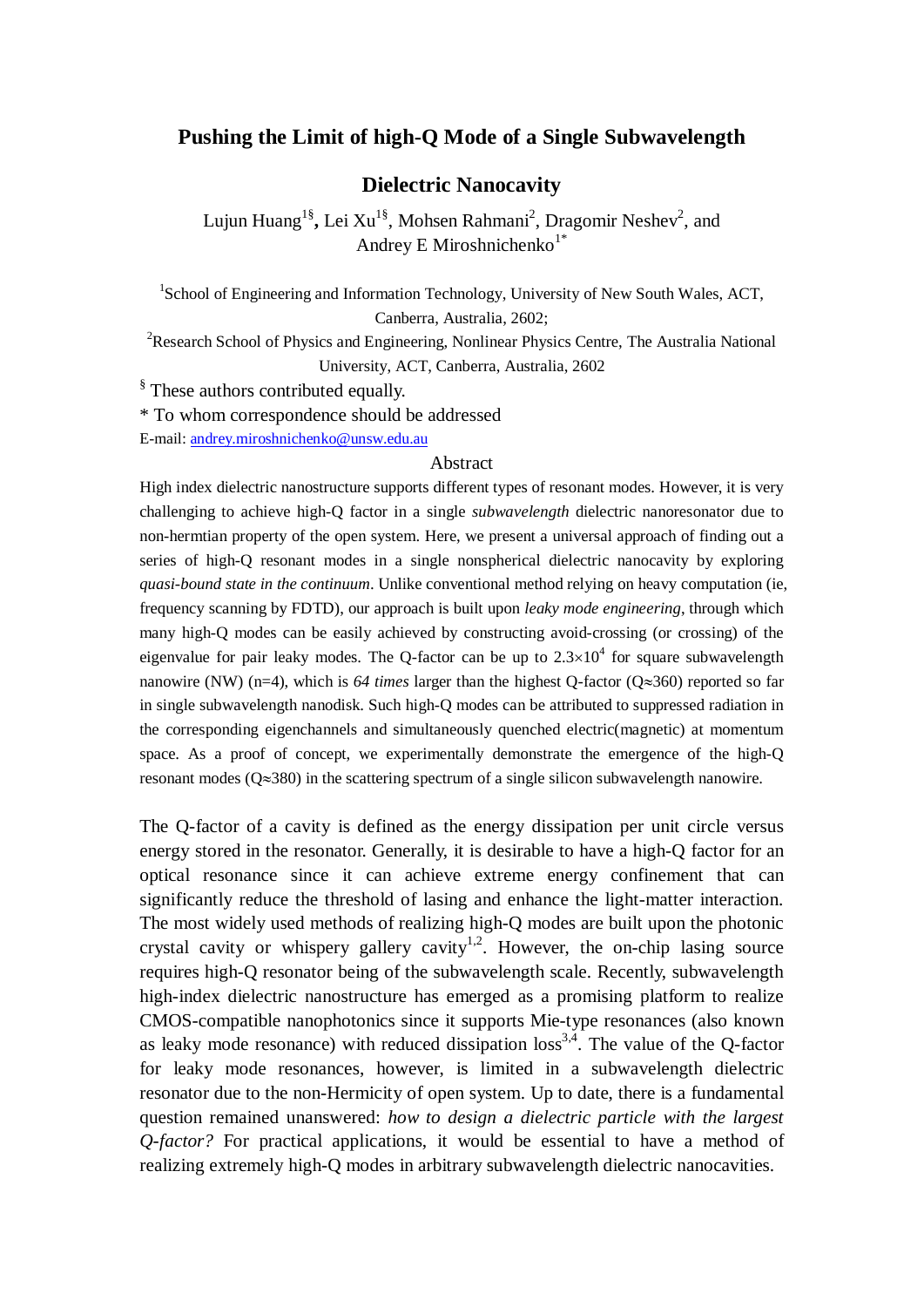In this letter, we report the general rule of thumb to find such high-Q mode in a single nonspherical nanocavity (i.e. rectangular NW, cuboid, and disk). We demonstrate our analysis based on a rectangular NW under the transverse electric (TE) polarization. It turns out, that the high-Q modes can be treated as a superposition of TE(*m*,*l*) and TE( $m-2, l+2$ ) or TE( $m, l$ ) and TE( $m+2, l-2$ ) modes accompanied by the avoid-crossing features of real part of the eigenvalues at a given size ratio *R*. Following these general rules, we can immediately find and construct many different high-Q modes. We demonstrate that the Q-factor of a square subwavelength NW can be as high as  $2.3 \times 10^4$ . The strong confinement of the electric field corresponds to the suppression of the radiation in limited leaky channels or radiation quenching to a minimum in the momentum space. This conclusion can also be generalized to other geometries, such as rectangular NW with transverse magnetic polarization, single cylinder with finite thickness, cuboid, etc. Moreover, we experimentally verify the existence of high-Q modes supported by a single Si NW in the scattering spectrum. Our results will find the applications in boosting the light-matter interaction, such as nonlinear optics effect, strong coupling, and lasers.

The main idea of our approach can be demonstrated in terms of  $2\times 2$  Hamiltonian matrix describing a coupling of two modes<sup>5-7</sup>

$$
H = \begin{pmatrix} E_1 & V \\ W & E_2 \end{pmatrix} \tag{1}
$$

where  $E_1$  and  $E_2$  are the complex energies of the uncoupled system; V and W are the coupling constants. For an open system, all the parameters are complex, in general, and describe the interaction of leaky modes. For simplicity, we assume  $E_1 = E_0 - \gamma_0 i$  and E<sub>2</sub>= E<sub>0</sub>+ $\Delta$ - $\gamma_0 i$ , where  $\gamma_0$  is the radiative rate of two uncoupled modes, and  $\Delta$  is the frequency detuning, assumed to be real. The eigenvalue of matrix can be obtained

$$
E_{\pm}(\Delta) = (E_0 + \frac{\Delta}{2} - \gamma_0 i) \pm \sqrt{\frac{\Delta^2}{4} + VW}
$$
 (2)

In order to realize the infinity large O-factor (also known as  $BIC^{8-11}$ ), either Im(E+) or Im(E-) should be zero. This condition can be achieved with a complex coupling term, VW. In this case, th square root on the right side is a complex number and can be written as  $(s+ti)$ . The Q-factor for  $E\pm$  can be obtained from Eq.(3) and expressed as

$$
Q_{\pm}(\Delta) = \frac{4 + \Delta \pm 2s}{4(\gamma_0 \mp t)}\tag{3}
$$

From Eq.(3), one can find that the Q-factor for E+ approaches to infinity for  $t=\pm\gamma_0$ , which is the critical condition to form BIC mode.

As an example, Fig.1a-b shows both the real and imaginary parts of  $E_{\pm}$  for  $E_0=2$ ,  $\gamma_0 = 0.01$  and VW=2×10<sup>-4</sup>*i*. The avoid-crossing of two modes is present due to the strong coupling condition. At the same time,  $\text{-Im}(E_+)$  reduced to zero while  $\text{-Im}(E_+)$ reaches its maximum at ∆=0, which means that the critical condition of BIC state is satisfied. Moreover, it is worth noting that VW can be used to modulate the Q-factor. as shown Fig.1c for  $E_{+}$ . When the coupling strength deviates from the critical condition, the Q-factor becomes finite and decreases with the reduced value of VW.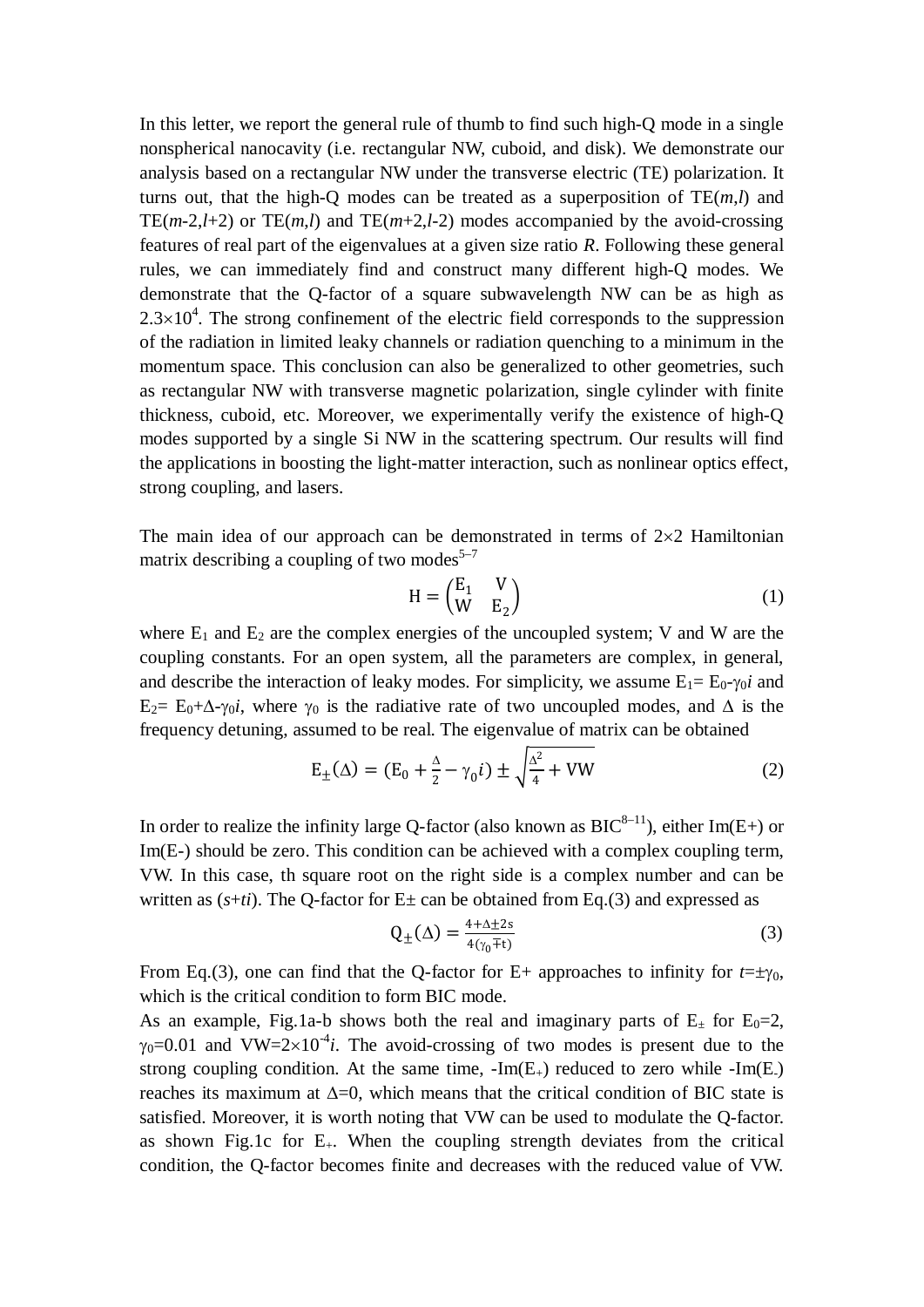However, the maximum still occurs at  $\Delta=0$ . The high-Q mode can be regarded as a quasi–BIC( $OBIC$ )<sup>12</sup>. Since the maximum O-factor for a particular case always happens at ∆=0, we can derive the relationship between coupling strength VW=*qi* and radiative rate  $\gamma_0$  for uncoupled modes for both BIC and quasi BIC cases

$$
q = 2A^2 \gamma_0^2, \ Q_+(\Delta = 0) = \frac{2 + A\gamma_0}{2(1 - A)\gamma_0} \tag{4}
$$

where the parameter A characterises the degree of deviation from an ideal BIC state. For example, when A=1, Eq.(4) represents the case of BIC with infinity large Q-factor, and when  $A<1$ , the high-Q mode corresponds to quasi-BIC. Both cases are presented in Fig.1d, which shows VW and  $Q^{-1}$  as functions of the decay rate  $\gamma_0$  for A=1 and A=0.8. Therefore, ultra-high Q mode (BIC or QBIC) can be achieved by carefully engineering the coupling strength between two resonances. We have to mention that the conclusion drawn from such a simple case can also be applied to other systems the complex couplings and different decay rates (See Fig.S1-3). In the follows, we will demonstrate that strong coupling condition can be satisfied by changing the size ratio of rectangular NW (or cubic and finite cylinder), and high-Q factor optical nanocavity can be realized at certain size ratio.



**Fig.1|** BIC and QBIC mode in the two-level system. **a-b,** Real and imaginary part of eigenvalues E± versus Δ for E1=2-0.01i and E2=2+Δ-0.01i and VW=2.0e-4i. **c**,  $log_{10}Q$  of mode E+ versus  $Δ$ . **d,** Coupling strength VW and  $Q_+^{-1}$ versus  $\gamma_0$  when the critical condition is satisfied.

We first consider the eigenmodes (named leaky modes) of a rectangular NW with refractive index *n*=4 under the transverse electric polarization (TE) with electric field along the z-direction. Assuming the width and height of nanowire are *a* and *b*, respectively. The size ratio of NW is defined as *R*=*b*/*a*. The leaky modes can be described by the complex eigenvalues  $N=n\omega b/c=N_{real}$ -i $N_{imag}$ , where  $\omega$  is the complex eigenfrequency of the leaky mode and *c* is the speed of light. It allows to express the Q-factor in the following from  $Q=N_{real}/(2\times N_{imag})$ . In previous work, we have demonstrated that the eigenmode supported by the dielectric nanostructure plays the dominant role in describing its optical properties $13-15$ . Moreover, linear dependence between *Nreal* and the size ratio R has been shown for modes TE(*m*,*l*), where *m* and *l* correspond to the number of peaks of the electric field within the NW in x and y dimensions. In the following section, we will demonstrate that high-Q and low-Q modes only appear at the critical ratio of NW for a pair of modes TE(*m*,*l*) and TE( $m-2$ , $l+2$ ) or TE( $m$ , $l$ ) and TE( $m+2$ , $l-2$ ), which suggests that the parity of two modes must be same The pair modes here are divided into four categories(See Table.S1): (1) Type I: *l*=*m*+2; (2) Type II: *m*≤*l*<*m*+2; (3) Type III: *l*>*m*+2; (4) Type IV: *l*<*m*. Fig.2a-b shows  $N_{real}$  and Q-factor as a function of the size ratio *R* for mode TE(3,5) and TE(5,3)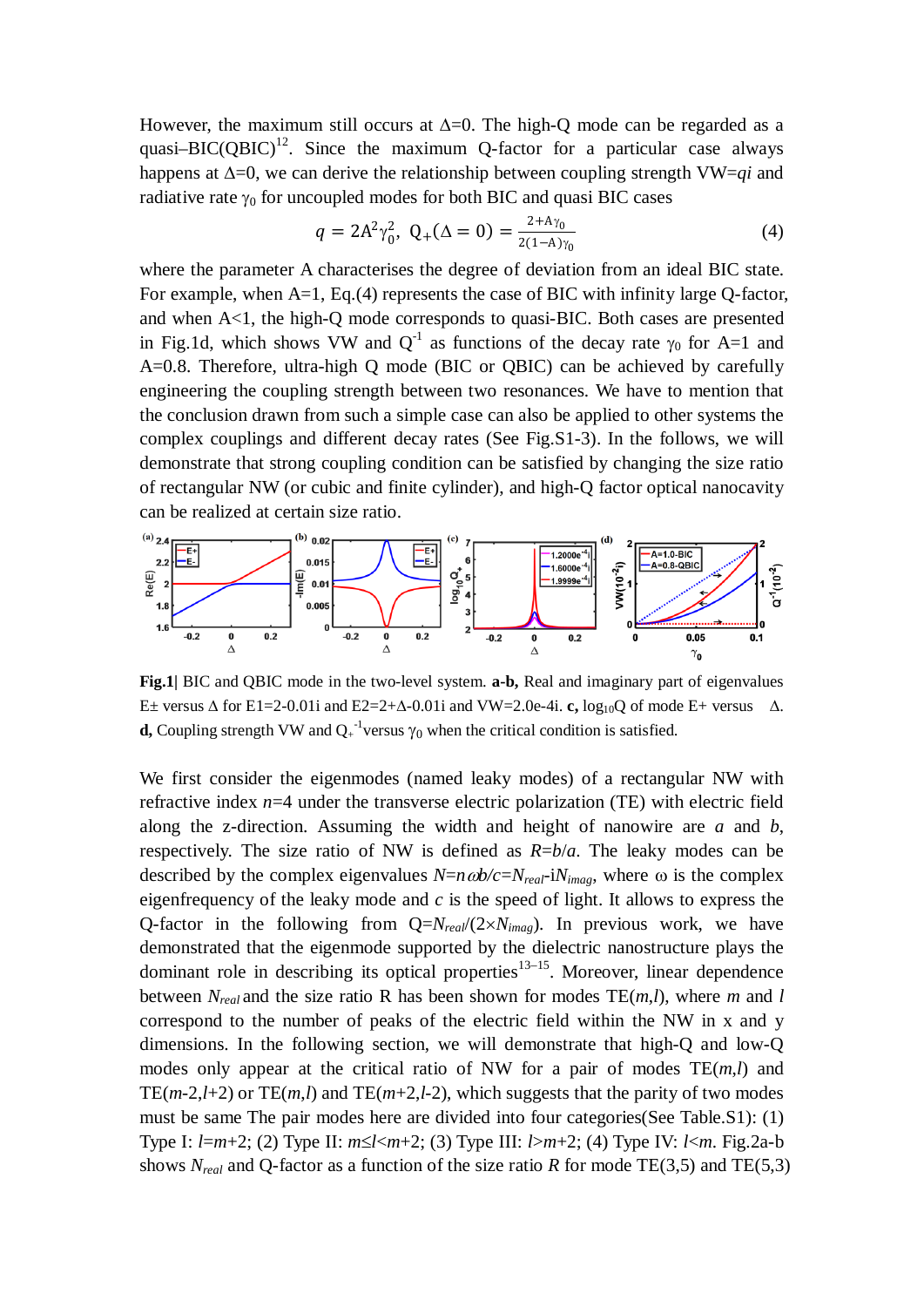which belongs to Type I. Interestingly, the Q-factor reaches its maximum value 3300 at *R*=1 for TE(3,5) while the avoid-crossing occurs for *Nreal* in these two modes. Other high-Q modes fall within the category of Type I, such as  $TE(1,3)$  and  $TE(2,4)$ , can be found at the same critical ratio R=1 (See Fig. S4). Fig. 2c-d shows the O-factor and  $a/\lambda$ (or ka/ $2\pi$ ) for mode TE(*m*,*m*+2) while the value of m increases from 1 to 5. The Q-factor can be up to  $2.3 \times 10^4$  for mode TE(5,7) while the resonant wavelength is still larger than the width of square NW. Even higher Q-factor can be obtained for TE(*m*,*m*+2) with *m*>5. For instance, for *m*=6 the Q-factor can get up to 2.98×10<sup>5</sup>. The resonant wavelength, however, will become smaller than the width of square NW. Thus, there is a balance between the high-Q and the dimensions of the structure. Another interesting point is that  $a/\lambda$  shows a linear dependence on m. Such a linear relationship can be explained from the ray optics perspective (See Section 1 in SM and Fig.  $(S5)^{6,16}$ . It can help to facilitate the process of finding modes even with higher Q-factor for large *m*. Following the same approach, many high-Q modes belonging to Type II amd III can be found (See Fig.S6-10). For the Type IV, note that the complex eigenvalue *N*= $n\omega b/c$  of TE (*m*,*l*) for size ratio *R*= $b/a$  is the same as the eigenvalue  $N=n \omega a/c$  for TE(*l,m*) for the size ratio  $R=a/b$ (Fig.S9). Therefore, if Type II or Type III modes pair TE  $(l, m)$  and TE  $(l+2, m-2)$  display avoid-crossing features at critical ratio R and the Q-factor of TE $(l, m)$  has maximum value, TE  $(m, l)$  and TE $(m-2,l+2)$  will show avoid-crossing at 1/R and TE(*m*,*l*) will have the largest Q-factor.



**Fig.2|** Properties of the High-Q modes. **a-b,** Real part and Q-factor of the eigenvalue of modes TE(3,5) and TE(5,3) versus Ratio. **c-d,** Q-factor and  $a/\lambda$  versus m for high-Q mode TE(*m*,*m*+2) at the critical ratio.

We confirm the existence of such high-Q modes at the critical size ratio by calculating the energy density mapping and scattering efficiency mapping versus both the size ratio and the normalized frequency *ka* (See Fig.S11-12). To gain a deep physical insight into radiative properties of the high-Q modes, we employ the multipole expansion method<sup>17,18</sup>. Here, we consider the case of NW at oblique incidence ( $\theta$ =15°) with TE polarization. Fig.3a shows scattering efficiency contributed by multipoles for square NW. Two resonant peaks can be observed at *ka*=3.89 and *ka*=3.97, which are related to the low-Q mode  $TE(5,3)$  and high-Q mode  $TE(3,5)$ . The scattering efficiency around *ka*=3.97 is dominated by electric quadrupole (*m*=2), exhibiting sharp Fano profile<sup>19,20</sup>. In contrast, there are two dominant multipoles for the low-Q mode around *ka*=3.89. Each multipole can be considered as an independent channel for the radiating decay. These are again confirmed by the multipole analysis on the eigenfield of two modes in Fig.3b. Thus, by coupling to more radiating channels will,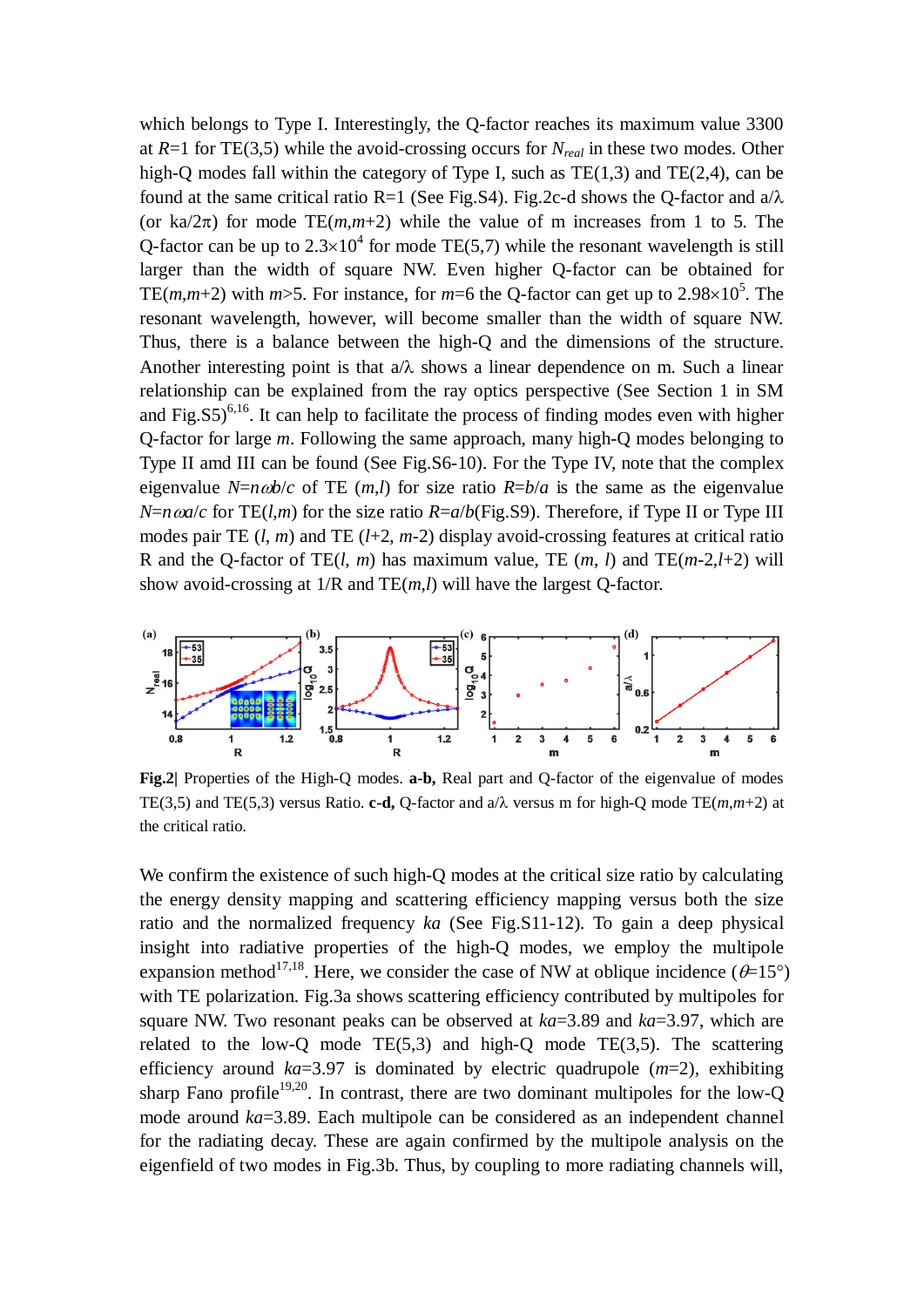in general, reduce the Q-factor. That is why it is expected that high-Q modes should couple to only one radiative channel, described by a single multipole. Importantly, we can also find these radiation channels by carefully comparing its eigenfield distribution to the electric field distribution of the eigenmode for an infinite cylinder (See Fig.S13). Moreover, the radiation intensity for both channels in TE(3,5) is much lower the counterparts in TE(5,3). From the perspective of radiation channel, we may attribute the extreme confinement of  $TE(3,5)$  to the fact that these two leaky channels are more confined comparing to leaky channels of TE (5,3). This explanation also works for all of other high-Q modes (See FigS14-17). Ideally, the eigenmode with the closest field profile to the eigenmode  $TE_{ml}(m>1$  and  $l=1$ ) in the cylinder will always have high Q-factor because there is only one leaky channel with minimum radiation intensity(See Fig.S16-17).

The radiative properties of an arbitrary source can be also analyzed in the momentum space. It is known that only the nonzero current "on-the-shell" in the k-space contributes to the far-field radiation<sup>21</sup>. Thus, it is instructive to analyze the electric field in the momentum space of high-Q mode at the critical ratio to get a deeper physical insight. To do this, we perform the Fourier transform of the eigenfield of the high-Q modes, shown in Fig.3c. Here, it is worth pointing out that the electric field  $E(k_0)$  contributes to the outward radiation only when  $k_x^2 + k_y^2 = k_0^2$ . Therefore, we extract E( $k_0$ ) on the white circle boundary  $k_x^2 + k_y^2 = k_0^2$ , and plot them in Fig.3d. Indeed, the radiation field  $E(k_0)$  of high-Q mode has much lower amplitude, and the radiation channel is narrower. For the resonant mode with extremely high Q-factor, E(*k*<sub>0</sub>) approaches zero at the circle boundary ( $k_x^2 + k_y^2 = k_0^2$ ).



**Fig.3|** Multipole analysis of the high-Q modes. **a,** Multipolar contribution on the scattering cross section of the square NW with  $\theta_{\text{inc}}=15^{\circ}$ . **b-c,** Multipole analysis and Fourier transformation on the eigenfields of two modes. **d**,  $E(k_0)$  obtained from Fourier transformation of eigenfields for two modes.

The above phenomenon can also be generalized to the rectangular NW with TM polarization (See Fig.S18-23). As described in two level system, coupling between these two modes is the prerequisite to achieve high-Q, we calculate the coupling strength for both TE and TM cases<sup>22,23</sup>(See Section 3 in SM,Table.S2 and Fig.S24-26). It is also noted that such high Q modes exist for structures with different refractive index (See Fig.S27).

So far, we only discuss how to find the quasi BIC induced high-Q mode for a single rectangular NW. The above approach can also be applied to a three-dimensional nonspherical structure including the cuboid and cylinder with finite thickness. Here,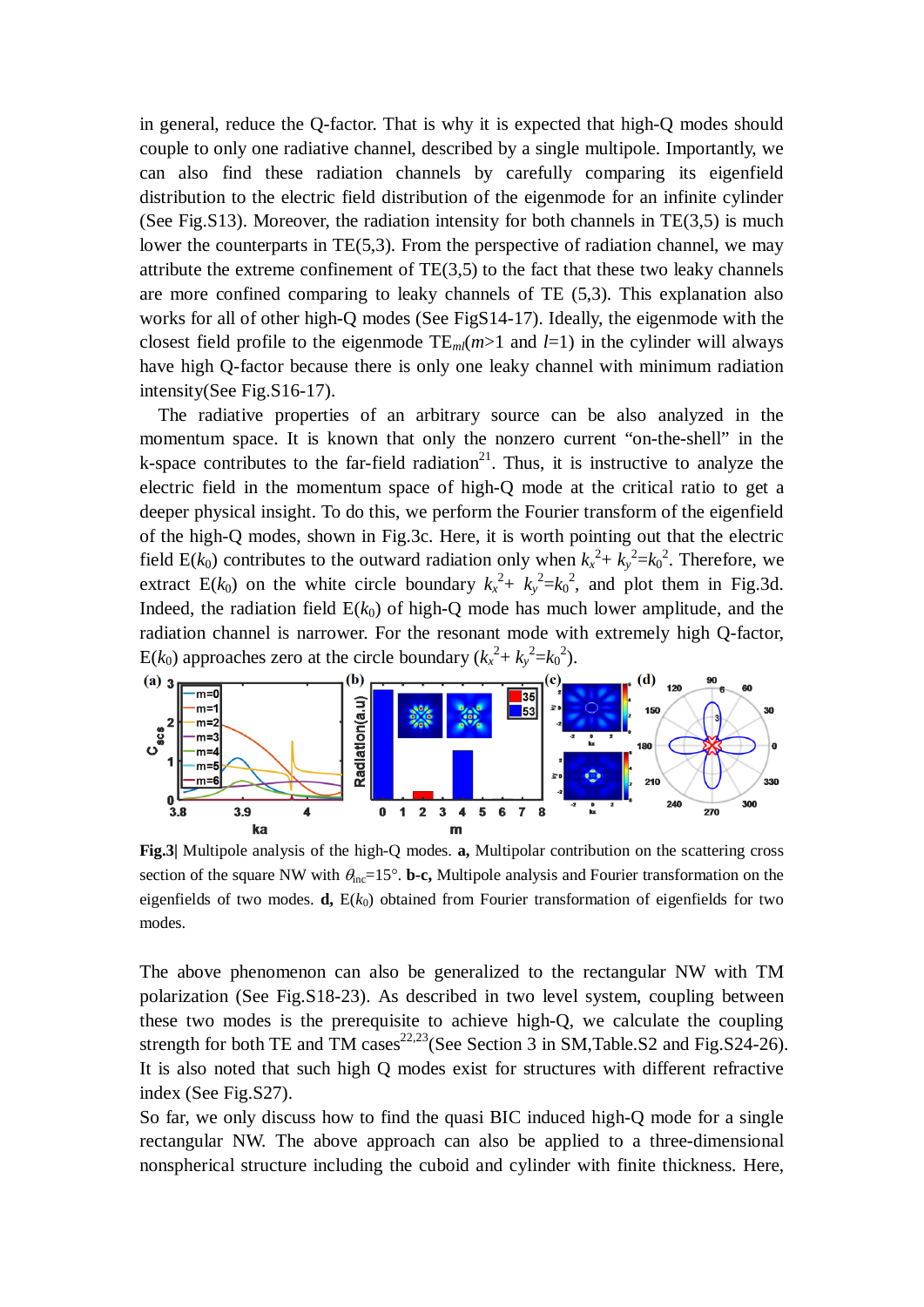we use a single cuboid as an example to demonstrate how to find a high-Q mode. For the sake of convenience,  $a=b$  and  $R=c/a$  are assumed. Also, the mode number along x is chosen as 1 for simplicity. Only magnetic eigenmodes  $M(1,2,3)$  and  $M(1,4,1)$  in the yOz plane are investigated here as an example. Remarkably, the Q-factor reaches a maximum of 325 around avoid corssing  $(R=0.795)$ . The results of multiple analysis on the modes  $M(1,4,1)$  and  $M(1,2,3)$  indicate that main radiation channels are  $l=1$  and *l*=3, respectively. Careful examination on the eigenfield distribution tells us that these two channels can be linked to eigenmodes  $M_{12}$  and  $M_{31}$  for sphere nanoparticle.  $E(k_0)$ obtained from Fourier transform on eigenfield has much lower amplitude for M(1,2,3) than that of mode  $M(1,4,1)$ . This again confirms that the radiation is suppressed to a minimum. More high-Q modes for single cuboid and disk can be found using similar way (See Fig.S28-31).



Fig.4| High-Q modes of a single cuboid. a-b, N<sub>real</sub> (a) and Q factor (b) versus size ratio for leaky modes  $M(1,2,3)$  and TM $(1,4,1)$ . **c**, Multipole analysis on the eigenfields for two modes. d.  $E(k_0)$ distribution for two modes.

Finally, we demonstrate the high-Q factor by exploring the scattering characteristics of single rectangular silicon NW on a quartz substrate. Mode TE(3,4) is used to realize the high-Q mode at 1390nm. The height of the silicon NW is 825nm. A series of NW with different width are defined by electron beam lithography. Figs.5b-c show the measured scattering spectrum of a single nanowire with different size ratio. Good agreement can be found between numerical calculation based on FEM method and experimental results (See Fig.S32). The resonant frequency and Q-factor are extracted by standing fano fitting procedure(See Section 2 in SM and Fig.S32)<sup>19</sup>. Indeed, the quality factor can be up to 211 for a single NW around 1390nm at R=0.868. Note also, that the resonant frequency matches very well to the theoretical prediction. A slight shift of the critical size ratio may be attributed to the imperfect vertical sidewall of NW. Note that the quality factor can be further improved to about 746 by suspending the NW, which can be realized by wet etching  $SiO<sub>2</sub>$  underneath using HF acid. Furthermore, high-Q mode for TM case is also investigated for the same structure. Besides, we also demonstrate that the Q-factor for mode TE(3,5) can reach 380 for silicon NW on quartz substrate with thickness being 1130nm (See Fig.S33-34) while Q-factor can be up to 294 for TM(3,5) (See Fig.S35).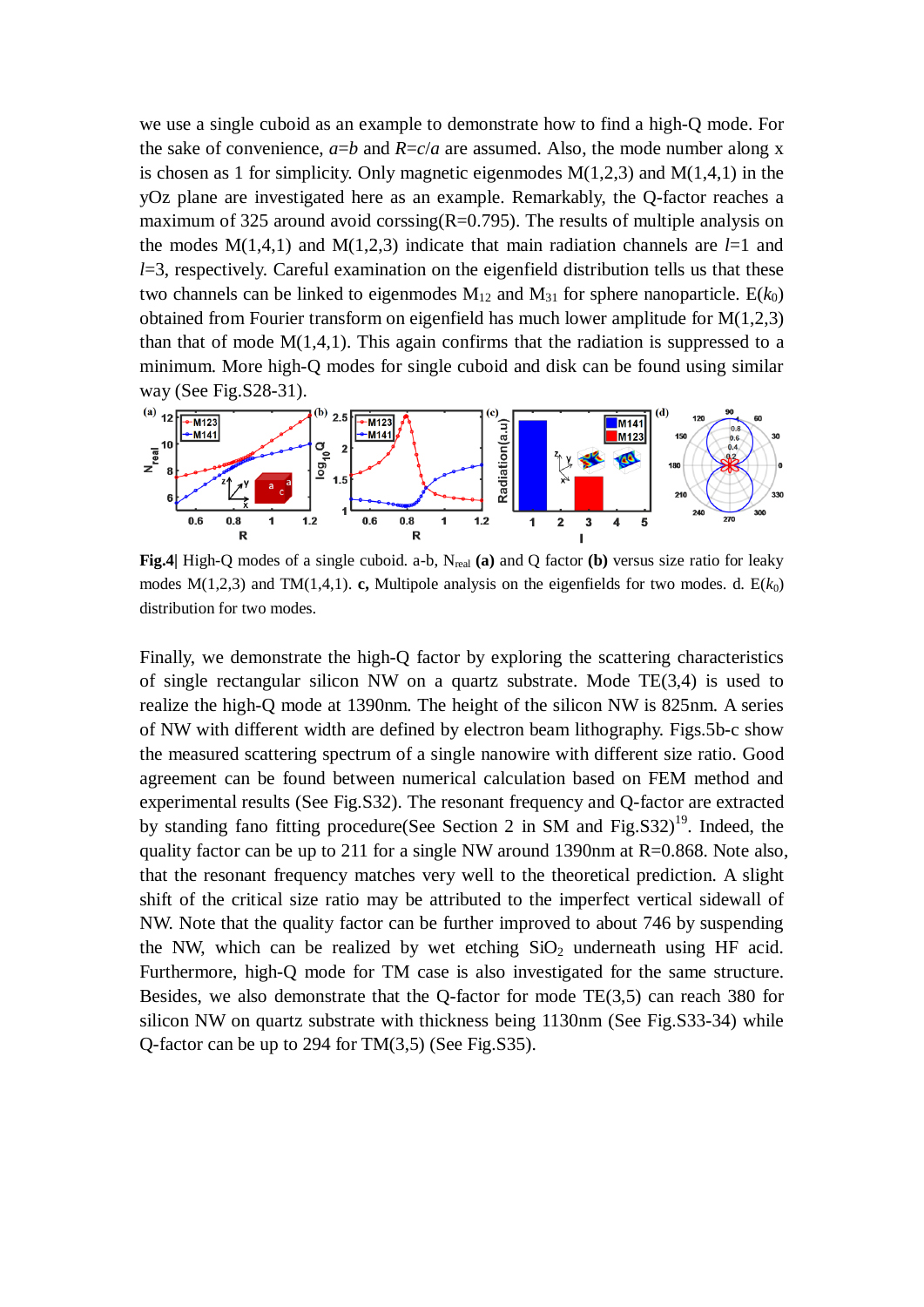

Fig.5 Experimental verification of high-Q mode in single silicon NW. a, Measured scattering spectrum for single NW with a=950nm and b=825nm at normal incidence for TE polarization.The insets are SEM image for fabricated Si NW on quartz and eigenfield distribution. b, Measured scattering spectrum for single NW with different width for b=825nm. c-d, Extracted Q factor (c) and Nreal (d) versus size ratio.

In summary, we report the upper limit of the high-Q modes for a single dielectric nonspherical nanocavity by exploring quasi-BIC. We also experimentally confirm this type of high-O ( $\approx$ 380) mode in single Si subwavelength NW. Our findings provide a general guiding principle to design extreme high-Q mode with relatively small material volume and will find the applications in lasing with lowthreshold, biosensor and enhancing light-matter interactions.

#### **Acknowledgements**

This research was supported by the Australian Research Council (ARC) and the UNSW Scientia Fellowship program.

### **References**

- 1. Akahane, Y., Asano, T., Song, B.-S. & Noda, S. High-Q photonic nanocavity in a two-dimensional photonic crystal. *Nature* **425**, 944–947 (2003).
- 2. Vahala, K. J. Optical microcavities. *Nature* **424**, 839 (2003).
- 3. Kuznetsov, A. I., Miroshnichenko, A. E., Brongersma, M. L., Kivshar, Y. S. & Luk'yanchuk, B. Optically resonant dielectric nanostructures. *Science (80-. ).* **354**, aag2472 (2016).
- 4. Kivshar, Y. & Miroshnichenko, A. Meta- Optics with Mie Resonances. 24–31 (2017).
- 5. Cao, H. & Wiersig, J. Dielectric microcavities: Model systems for wave chaos and non-Hermitian physics. *Rev. Mod. Phys.* **87**, 61–111 (2015).
- 6. Wiersig, J. Formation of long-lived, scarlike modes near avoided resonance crossings in optical microcavities. *Phys. Rev. Lett.* **97**, 1–4 (2006).
- 7. Song, Q. H. & Cao, H. Improving optical confinement in nanostructures via external mode coupling. *Phys. Rev. Lett.* **105**, 2–5 (2010).
- 8. Hsu, C. W. *et al.* Observation of trapped light within the radiation continuum. *Nature* **499**, 188 (2013).
- 9. Hsu, C. W., Zhen, B., Stone, A. D., Joannopoulos, J. D. & Soljačić, M. Bound states in the continuum. *Nat. Rev. Mater.* **1**, 16048 (2016).
- 10. Kodigala, A. *et al.* Lasing action from photonic bound states in continuum. *Nature* **541**, 196